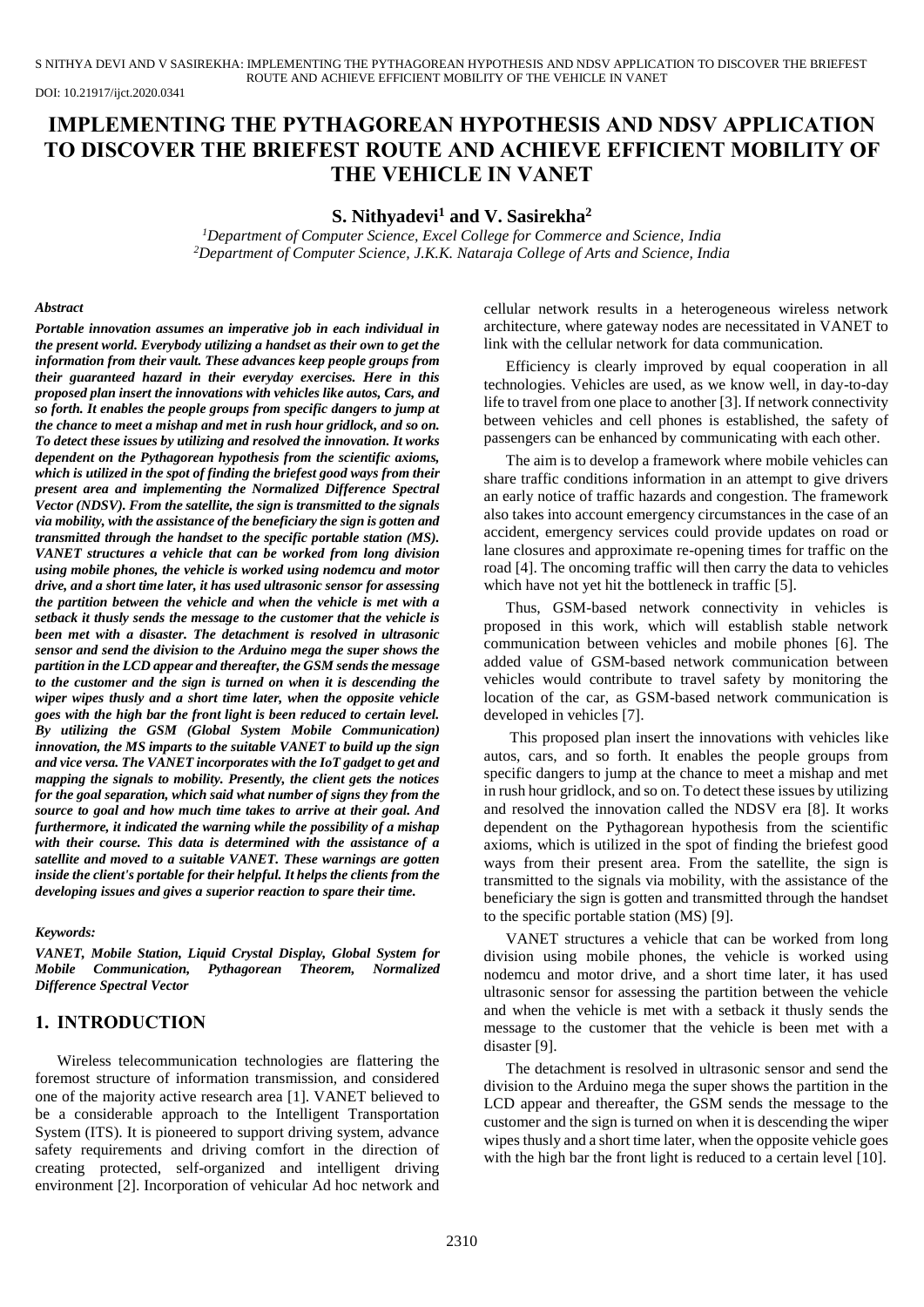By utilizing the Global System Mobile communication (GSM) innovation, the MS imparts to the suitable VANET to build up the sign and vice versa. The VANET incorporates with the IoT gadget to get and mapping the signals to mobility. Presently, the client gets the notices for the goal separation, which said what number of signs they from the source to goal and how much time takes to arrive at their goal [10]. Furthermore, it indicated the warning while the possibility of a mishap with their course. This data is determined with the assistance of a satellite and moved to a suitable VANET. These warnings are gotten inside the client's portable for their helpful. It helps the clients from the developing issues and gives a superior reaction to spare their time [11].

## **2. PROPOSED METHODOLOGY**

VANET grasps the utmost of the basic thing is division figuring as pick the estimations of separation. The separation is to detect the shortest way between the two separate zones close to the system. Likewise, it was examining the estimation under the weight and segment, taking everything into account, the system edges. These are all the critical credits used to recognize the separation estimation in the transportability VANET. It is fittingly used to perceive the treatment of assumptions regarding the flexibility partition between the vehicle and the division about the objective. So it was implemented the peer-to-peer system which embeds and uses the simple way. To utilize the passing on the message by methods for the framework in the VANET structure.



Fig.1. Mobility VANET

The Fig.1 has appeared to analyze the way toward conveying the message for expectation by means of to proceed onward the briefest way to get to the portability to reach as a prior to the goal. Due to the serious issue around the portability vehicle in the framework is traffic. The noteworthy issue is traffic in networking processing. Since at whatever point it has to be extended normally traffic occurred. So it maintains a strategic distance from the traffic which perceives the implanting which empowers the Tx and Rx to impart the GSM in the BS, MS particularly. Be that as it may, before that, it has been empowered by the satellite which tracks the framework for distinguishing the traffic when it is happening and how it could be concluded the traffic from the basic leadership framework.

To determine the result as precision and estimation if the edges, Length. It was helpful to detect the shortest path to providing versatility. The parameter was familiar with picking the qualities from the vector of *i*,*j*. By then need to discover the segment autonomously from the way while getting the traffic before passing on the message. Additionally, it picks the zone of the smallness VANET has picked the way wherein when were gotten the Rx from the BS in GSM structure. It serves to help to

anticipate the sign which gave to the specific goal by techniques for Tx. It was basically dealing with recognizing the estimations of the segment and basic organizational structure to keeping away from the traffic to pass on the goal as before without square while getting to the adaptability VANET. DS has bolstered making the game arrangement behind the versatility of managing inside the system structure.



Fig.2. Flow Chart

The getting ready has been settled the two depictions for recognizing isolated plot working the axioms. The getting ready has been taking a gander at the NDSV which suits the taking care of in isolation of two plots. Here,

$$
a_2 + b_2 = c_2 \tag{1}
$$

Consequently, this procedure has decided for the distinguishing separation measurements for computing the side of the correct edge in different sides and hypotenuse to the handling. The Fig.2 shows the flow chart of the proposed methodology. Whatever, the tetragonal of the hypotenuse is,

$$
c_2 = (a-b)^2 + 2ab \tag{2}
$$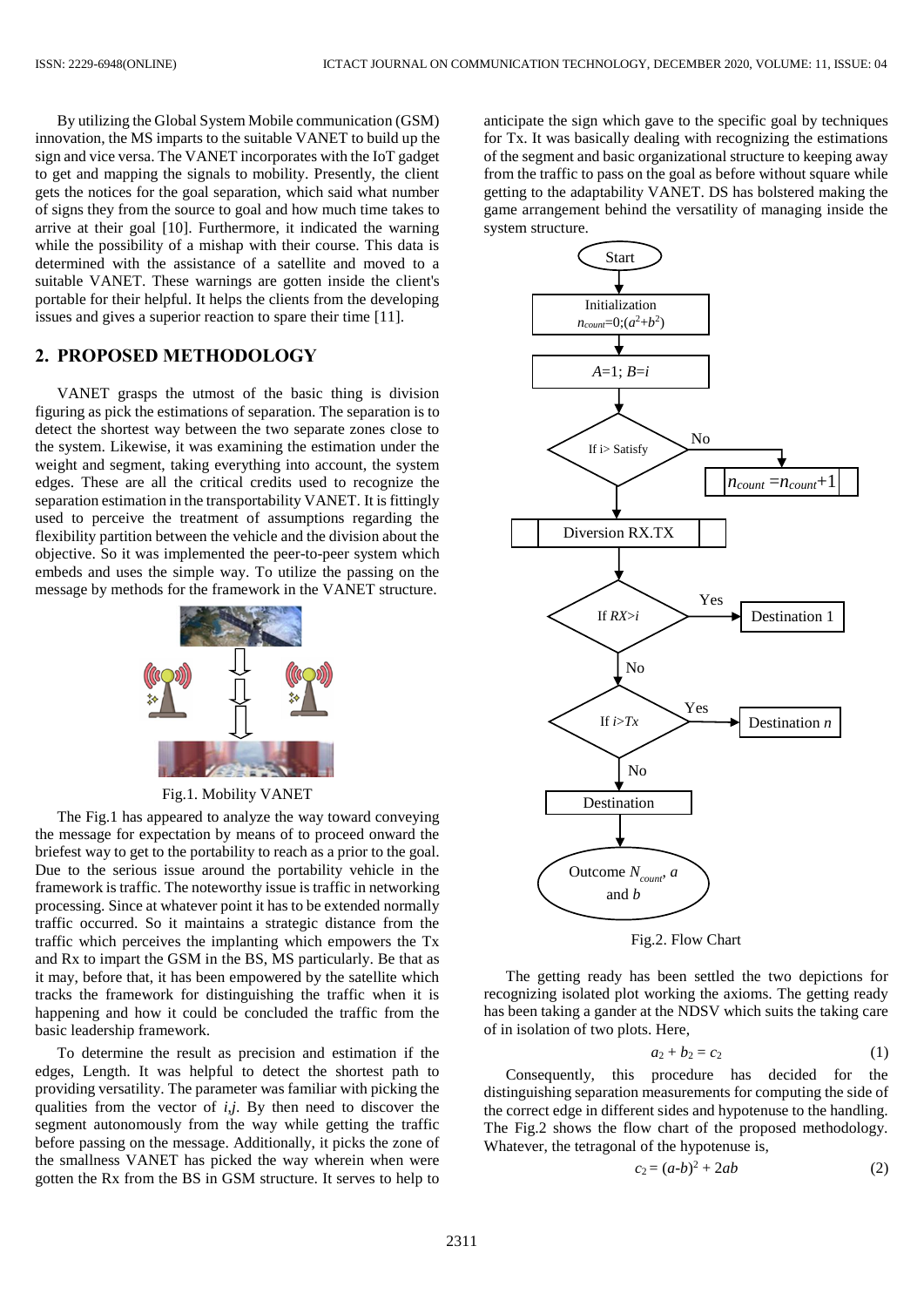Focus to measure the longest side the tetragonal has determined the distance calculation is defined as,

$$
c = \sqrt{a^2 + b^2} \tag{3}
$$

It measures to calculate the different sides for the zone impact on the given dealing with. Whatever the detachment estimations to choose the strategy to process the correct point to the objective. Likewise, it investigates the position unmistakable verification must choose the two of the point in the given issue for recognizing the wellspring of the zone. Likewise, it controls which helpers of the center number until an objective and the speed to choose the territory of position in the framework. Regardless, the VANET has been educated before taking care of with respect to GPS has pursued the zone of Latitude and Longitude to control the zone. Eventually, the district has sought out to see the condition for the conceivable way. Whatever the point perceiving the managing framework it served to goes out to the traffic and arrived at the target without tetragonal. To send messages before by techniques for the mobility VANET.

### **3. ARCHITECTURE OF MOBILITY VANET**

This technique of flexibility VANET designing has been met to the point of circulated affiliation which incorporates the MSC to the indication of Rx to the common system. To get the sign from the GSM to the architecture through the flexibility VANET detection. The BS once gets the sign from the GSM to the Mobility VANET for the partition calculation for the client. Correspondingly, the dealing with approaches the GSM signal has changed over to the 128 pieces using the RAND numbers recognizable proof to the approval figuring in the Rx and Tx to the conventional structure. Be that as it may, the SRES response of the sign taking care of in the MSC to the BS for only 32 pieces. It containing the key phase figuring which enables the gauge of the A8 SRES independently. Additionally, it has arranged the planning for the streams are as shown in Fig.5.

These are all the significant contemplations that have pulled in with the GSM to offer the best response to pick adaptability managing. If there are various sides among the fragment learn by,

$$
C = \text{sqrt}((x_2+y_2) + z^2)
$$
 (4)

In like manner, the bit of c which incites hypotenuse of the Euclidean measure to the division between the technique from the most timely starting stage orchestrates center to various obsessions until the n number of foci rotates around the adaptable structure. As sensibly speaking for sqrt( $x^2$ ) = *x* and behind the strategy for,

$$
Sqrt(a_{12}+a_{22}+\ldots+a_{n2}) \qquad (5)
$$

Focus to control the centroid and the edges of the nodes for the minimization framework. By that point, the conservativeness of affiliations needs to recommend the structure identified with the framework. To appeals in the implanting by systems for the GSM to the BS signal coordinating. Really, even the parameter looks working by contribution the reaction for the clear move, and speed going to give without an obstruction in the recorded structure. Especially inside inspiration driving the structure has picked the best insistence about the motioning to the structure getting to the system dependable quality. All the given managing executed by the Euclidean included giving the position plot of the structure is,

$$
Sqrt[(x_2-x_1)+(y_2-y_1)+(z_2-z_1)] \tag{6}
$$

$$
Sqrt[(x_2-x_1)^2+(y_2-y_1)^2+(z_2-z_1)^2]
$$
\n(7)

Furthermore, the dynamic stream of the SRES has been appointed the qualities for 0 at first yet when it fulfills the condition it permits to do the procedure of,

$$
X_i = F(x_i) = \sum_{J_{ij}} H(x_j) \tag{8}
$$

### **3.1 NODEMCU**

Nodemcu has done the strategy of web server responds to the Rx from GS in the hailing Compatability of the flexibility VANET. Here the nodemcu is related to the ultrasonic wave sensor and the OLED, the traffic length is settled with the sensor and it has appeared in the OLED with the help of nodemcu. In like way, furthermore, it sees the sign for the right correspondence to the ordinary structure which predicts the adaptability of getting ready unbounded. Plainly, it picks the sign for seeing the sensor needing to Tx the sign for the VANET time.

$$
D(G(i), G(j)) = 1/(M_{ij} - 1) \sum_{d} (\rho_r(i), \rho_r(j))
$$
\n(9)

In this given handling has been recognized for the most limited through the device to decide the min, max in the framework esteems utilized by the kruglov separation for the total perspective in the computational capacity. So the perspective identifies to quantify the qualities behind the separation count sidestep to transmit the sign to the VANET portability framework connecting by the vehicle.

#### **3.2 ULTRASONIC SENSOR**

This sensor sends the trig sign and the sign hits a traffic light and reflects back to the sensor that is a resounding sign that offers the insight to nodemcu. Moreover, it recognizes the thing area in the VANET framework. By at that point, it has related and done the assortment of capacities to screen the exercises and obliged by the major position strategy of the customary vehicle. What's more, the USS has been perceived as the tweaked dealing with controlling the sign change which serves to the time cutting to Tx the sign to the through and through the framework.

$$
F_s = 2^* f_h \tag{10}
$$

$$
D = (V_{max} - V_{min})/L \tag{11}
$$

It looks at the capacity for identifying sign handling through the Tx and Rx by means of the GSM to the Mobility framework. So under the Nyquist hypothesis has been demonstrated to the sign transformation by applying the examples to identify the perceived the framework control. So it anticipates the inserting by signal under the speaker control framework. Furthermore, it embedded to get to both the variety for the persistent and discrete flag and ensuring the portability without boundary transmission acquires the application and created by the installing of sign Rx plainly appeared.

### **4. OLED**

OLED shows the separation of the ultrasonic wave sensor from the nodemcu. This is a default installing by the small scale controller which controlled and kept up to the portability framework by the basic leadership framework. The Fig.7 has unmistakably referenced the credit capacity and counted to the key records alongside the apparatus. Since the condition applies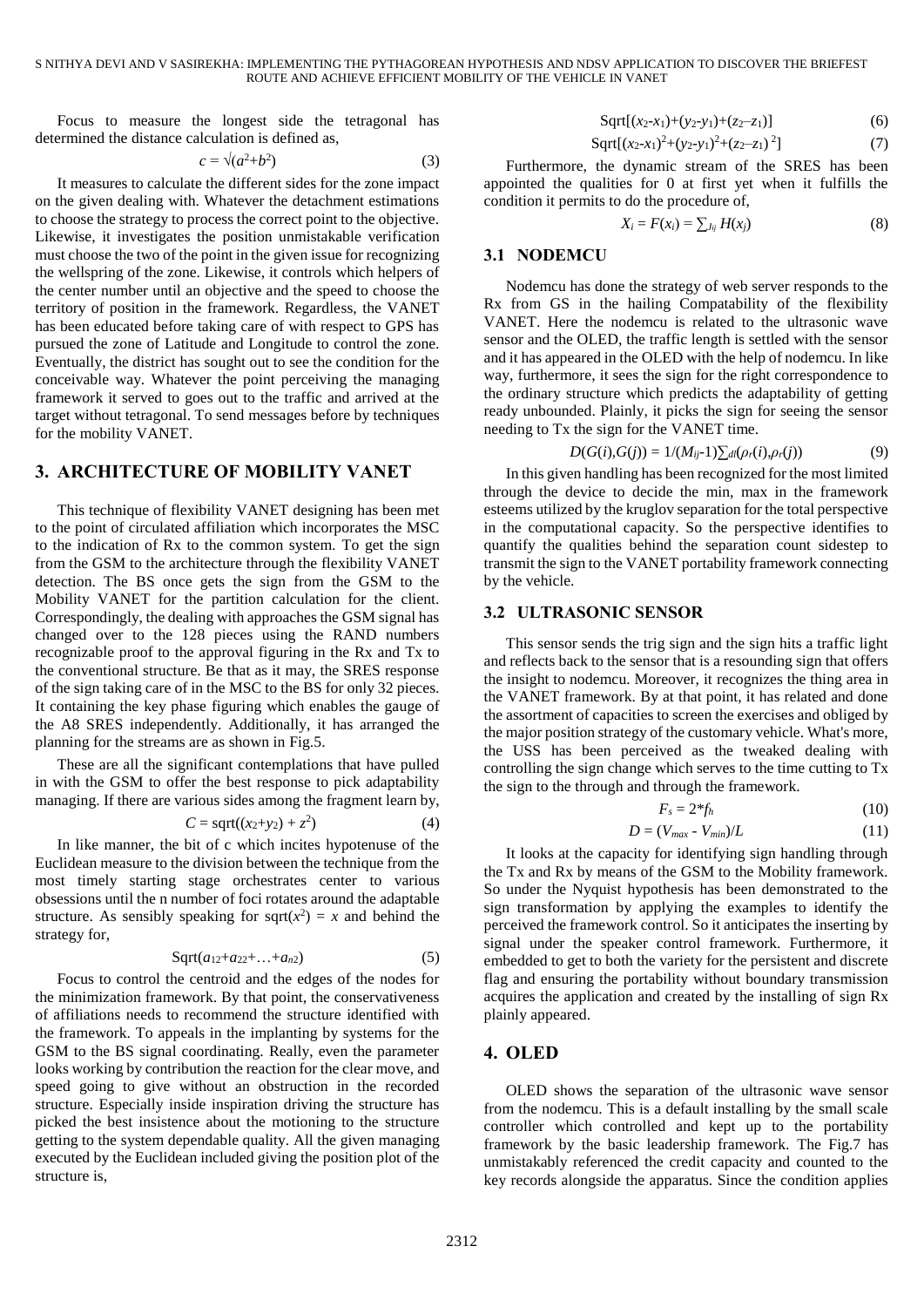to identify the framework for rehearsing to give the area by means of the GSM to characterized the way variety. VANET time has been resolved to anticipate the malevolent and stay away from the obstruction to expel the clamor through the versatility VANET. Furthermore, it increasingly supportive in getting to the preparation tests for counting to the sign forecast for portable correspondence to the VANET framework.

$$
J = Total \, samples / Active \, Area \tag{12}
$$

OLED has been an intrigue to the handling control before recognizing the procedure of thickness and volume and profundity of the data transmission work. The structure has been disclosed to the way toward distinguishing the examples for the pack to mux to the flagging Tx to give the divert handling in the system is the correct way. Furthermore, it controls the capacity behind the VANET execution has been sent also in the VANET structure.

#### **4.1 NDSV**

This strategy has been executed by the new application called Pythagorean speculation which impacts the Euclidean framework system for controlling the VANET flexibility period taking care of. The issue behind to insert to the VANET compactness control to the stage – II work for made plans to the partition figuring and controlled to the adaptability VANET in the issue control.

### **4.2 GSM**

GSM has seen the framework Rx signal endeavors to the indication of progress behind the embedding in issue work. Furthermore, it executes until the 1900MHz rehash of data move limit in the pass on capacity preparing. Furthermore, it passes on the sign without interfering with Tx and Rx by strategies for MUX dealing within the structural framework. By at that point, it needs to be the indication of even structure and executed preparing for mapping the zone and recognize the checked framework. The information has been pieced to decide the preparation created to the balance to the system framework to the portability.

$$
Signal = Frequency / Offset
$$
 (13)

### **5. MOBILITY VANET**

The convertibility of a vehicular astoundingly allocated system has picked the strategy portrays to get the method of MANET considering the wide getting to in a sensible way. By then it has been sent to the vehicular association was feasibly finding the opportunity to give the speed and best execution in the adaptability arranging. Here some G-Filtering used to pack the sign by techniques for the OK structure. It is the framework to pick a choice for the strong structure working the breaking point in like a way to help the adaptability VANET energetically.

To control these parts to perceive the information move to keep execution per time and systematization of the foreseen bits which see the n number of sources that can be applied to the given issues. The power has been transmitted the overlay of the range in the flexibility VANET by systems for the GSM. By that point, the power of supply has picked the most exceptional of as far as possible between the obsessions and between the inter-symbol interface.

### **5.1 SUPPLEMENTARY SERVICES**

For the most part, the computational capacity delineates to set the worth capacity is  $V_1^{(i)} = V_1^{(j)} = 1$ . At that point the decide the qualities have been set to the aggregate hubs and the edges needs to anticipate the usefulness of versatility VANET is,

$$
G(t) = t * \Delta t \text{ to } (t+1) * \Delta t \tag{15}
$$

The m centers proposed to the nearest neighbor for the framework getting ready to show the RAND number lead of the estimation work. Here,

$$
\rho(t,t_1) = |t-t_1| \tag{16}
$$

To change over the sign arranging has separated the difference in the segment of the framework to get to the closest course for the deviation to the systems portrayals of the information has added substance to the focuses and the multiplicative model factors in as far as possible. The recurrent rot to the indication of the sign has been constrained by the prompt model of flexibility VANET.

It, for the most part, dumbfounding and comprehend by procedures for which serves to GSM in the flexibility VANET. Furthermore, it was progressively significant adaptability of the key parameter has picked by the closeness, quality, costs, and probabilities. These are all the parameter has been given to control the DS system to see the RAND variable to control and kept up by the key properties of VANET in flexibility managing.

# **6. RESULTS AND DISCUSSION**

This section focuses on simulation and evaluation of proposed the GSM-NDSVscheme to protect the vehicle. The guideline inspiration driving the proposed system is to structure an essential flexible VANET arrange condition where every framework can transmit the data to its neighbour center point when it closer to it or land in a down to earth zone. The proposed Moving thing zonebased directing show beneficially transmits the data divides centers for instance which go under inside the zone. Further, this can be updated by considering two or three more traffic parameters like need-based, emergency and VIP based vehicle improvement and their data transmission in the framework condition.

Table.1. Throughput comparison between the proposed and existing techniques

| No. of.      | Throughput(Mbps) |    |    |    |                                        |
|--------------|------------------|----|----|----|----------------------------------------|
| <b>Nodes</b> |                  |    |    |    | MST CPPA  VPPS-BA   GSM-AM   GSM- NDSV |
| 20           | 37               | 42 | 48 | 52 | 55                                     |
| 40           | 49               | 55 | 57 | 61 | 64                                     |
| 60           | 55               | 60 | 64 | 67 | 71                                     |
| 80           | 61               | 67 | 75 | 78 | 82                                     |
| 100          | 68               | 73 | 78 | 83 |                                        |

The Table.1 tabulates the throughput comparison between the proposed and existing techniques.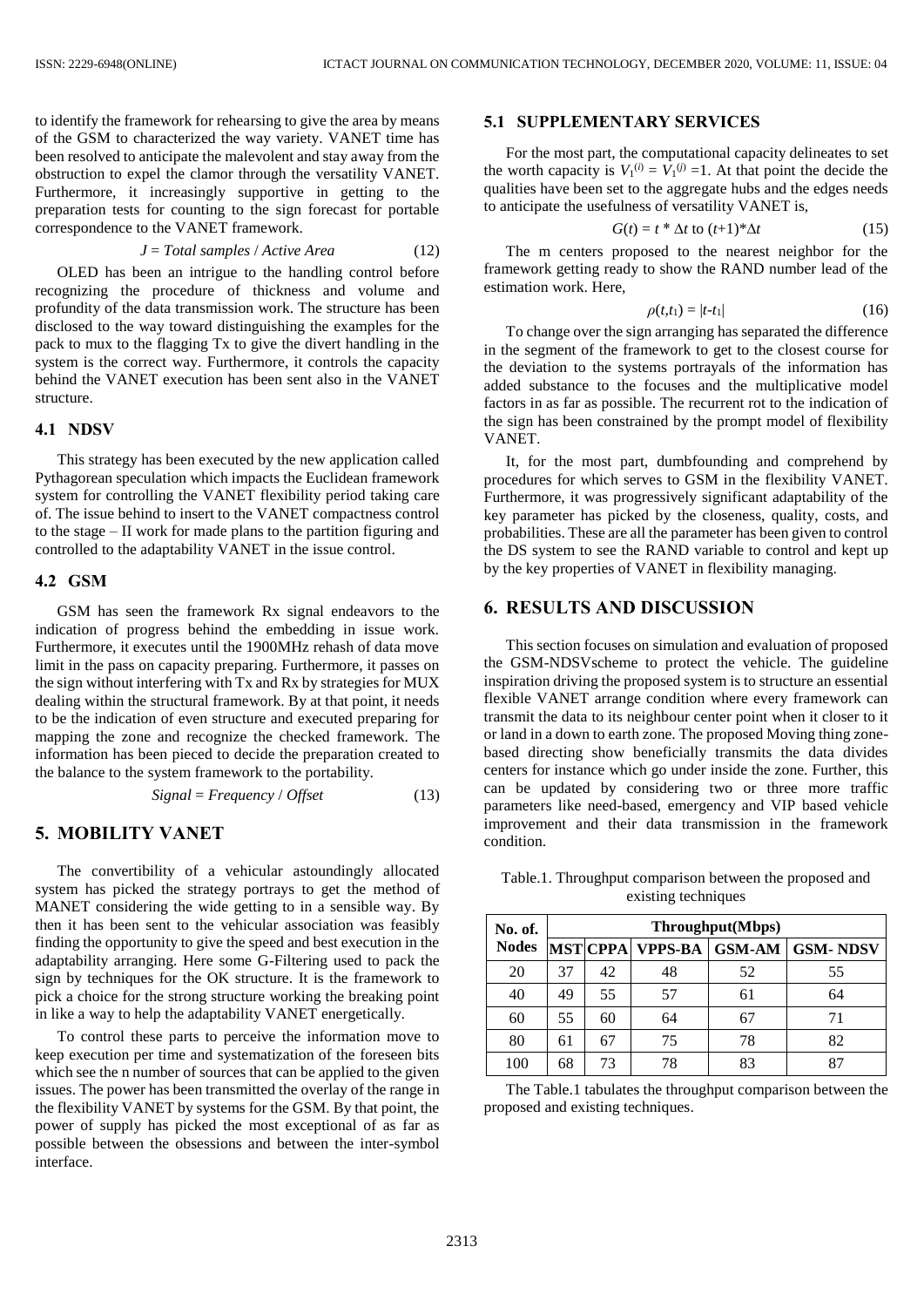

Fig.8. Throughput comparison between the proposed and existing techniques

The Fig.8 shows the throughput comparison between the proposed and existing techniques. From the results it concludes that the proposed GSM-NDSV method provides the high throughput rate compare to the existing methods.

Table.2. Network lifetime comparison between the proposed and existing techniques

| No. of | <b>Network Lifetime (%)</b> |    |    |    |                                        |
|--------|-----------------------------|----|----|----|----------------------------------------|
|        |                             |    |    |    | Nodes MST CPPA VPPS-BA GSM-AM GSM-NDSV |
| 20     | 48                          | 49 | 57 | 60 | 65                                     |
| 40     | 51                          | 53 | 59 | 65 | 71                                     |
| 60     | 68                          | 71 | 78 | 79 | 83                                     |
| 80     | 74                          | 78 | 84 | 89 | 91                                     |
| 100    | 82                          | 85 | 89 | 90 | 94                                     |

The Table.2 tabulates the network lifetime comparison between the proposed and existing techniques.



Fig.9. Network lifetime comparison between the proposed and existing techniques

The Fig.9 illustrate the network lifetime comparison between the proposed and existing techniques. The proposed GSM-NDSV method provides the high network lifetime while the existing has the less network life time.

Table.3. Packet delivery ratio comparison between the proposed and existing techniques

| No. of | <b>Packet Delivery Ratio</b> |                      |       |       |                                         |
|--------|------------------------------|----------------------|-------|-------|-----------------------------------------|
|        |                              |                      |       |       | Nodes MST CPPA VPPS-BA GSM-AM GSM- NDSV |
| 20     |                              | $0.088$ 0.147        | 0.128 | 0.187 | 0.194                                   |
| 40     |                              | $0.119 \mid 0.214$   | 0.212 | 0.257 | 0.281                                   |
| 60     |                              | $0.222$ 0.314        | 0.359 | 0.394 | 0.399                                   |
| 80     |                              | $0.344 \times 0.457$ | 0.562 | 0.579 | 0.589                                   |
| 100    | 0.419                        | 0.512                | 0.634 | 0.684 | 0.697                                   |

The Table.3 tabulates the Packet delivery ratio comparison between the proposed and existing techniques



Fig.10. Packet delivery ratio comparison between the proposed and existing techniques

The Fig.10 illustrate the Packet delivery ratio comparison between the proposed and existing techniques. The proposed GSM-NDSV method provides the high Packet delivery ratio while the existing has the less packet delivery ratio.

Table.4. End to End delay comparison between the proposed and existing techniques

| No. of | <b>End to End delay</b> |     |     |     |                                             |
|--------|-------------------------|-----|-----|-----|---------------------------------------------|
|        |                         |     |     |     | Nodes  MST  CPPA  VPPS-BA  GSM-AM  GSM-NDSV |
| 20     | 4.8                     | 3.6 | 2.8 | 2.0 | 1.8                                         |
| 40     | 5.2                     | 3.9 | 3.5 | 2.7 | 2.1                                         |
| 60     | 6.9                     | 4.2 | 3.8 | 3.1 | 2.8                                         |
| 80     | 7.5                     | 4.6 | 3.9 | 3.4 | 3.1                                         |
| 100    | 8.4                     | 5.9 | 5.4 | 4.8 | 3.9                                         |

The Table.4 tabulates the end to end delay comparison between the proposed and existing techniques.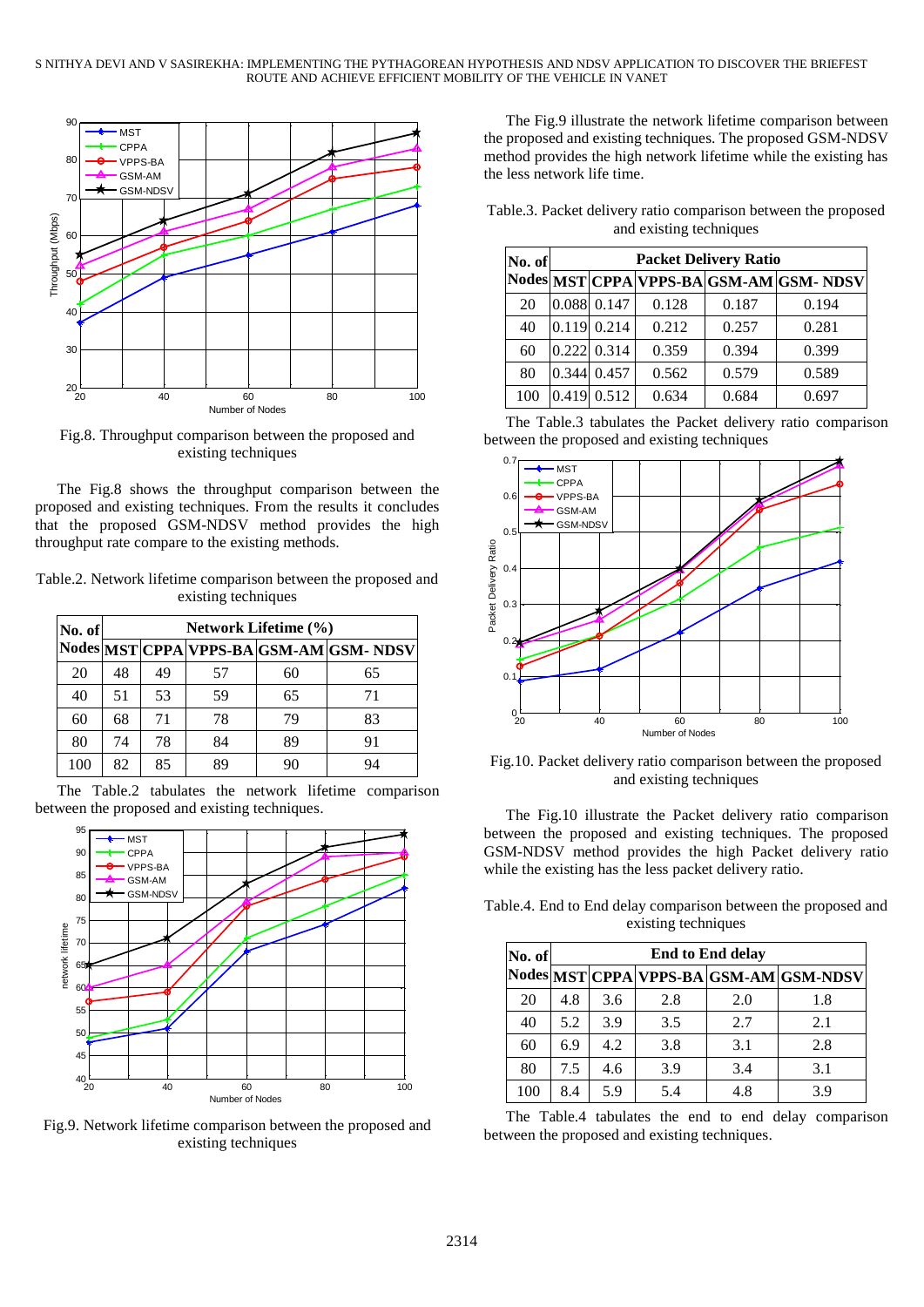

Fig.11. End to end delay comparison between the proposed and existing techniques

The Fig.11 compares the end to end delay comparison of the proposed method and current approaches, in which the proposed GSM-NDSV strategy demonstrates its efficiency to furnish optimum end to end delay when compared to existing approaches.

Table.5. Energy consumption comparison between the proposed and existing techniques

| <b>Methods</b>  | <b>Energy Consumption (J)</b> |
|-----------------|-------------------------------|
| <b>MST</b>      | 9.2                           |
| <b>CPPA</b>     | 8.7                           |
| <b>VPPS-BA</b>  | 6.4                           |
| GSM-AM          | 5.8                           |
| <b>GSM-NDSV</b> | 41                            |
|                 |                               |

The Table.5 tabulates the end to end delay comparison between the proposed and existing techniques.



Fig.12. Energy consumption comparison between the proposed and existing techniques

The Fig.12 compares the energy consumption comparison of the proposed method and current approaches, in which the proposed GSM-NDSV strategy demonstrates its efficiency to

furnish optimum energy consumption when compared to existing approaches.

# **7. CONCLUSION**

Vehicle correspondence is an all the additionally creating remote correspondence application region orchestrate. VANET is the most problematic and versatile correspondence to sort outbuilding. The utilization of VANET is to give a predominant prosperity condition when vehicles are moving fast on the roads. In VANET each center is in ground-breaking nature, in light of this nature finding a perfect circumstance of the center and capable correspondence way is a most testing task. Controlling shows are a significance utilitarian parameter of the VANET, where the use of a particular coordinating procedure is responsible for vehicular correspondence. The present framework has been compelled by the various classes of the inserting which sent the device looks dealing with better capacity yet the arranging postponement and de-duplication, coming up short on the control structure is in that a VANET system. NDSV sending has been controlled to get to the varying situation which acquainting the control framework with giving the best strategy without hindrances of the managing structure delineating. For additional assistance apply to make the imperative issues is to see the correspondence Rx and Tx from the satellite indication of the sign was missing vanquished because of actuated the improved contraption.

## **REFERENCES**

- [1] S. Rehman, M.A. Khan, T.A. Zia and L. Zheng, "Vehicular Ad-Hoc Networks (VANETs)-An Overview and Challenges", *Journal of Wireless Networking and Communications*, Vol. 3, No. 3, pp. 29-38, 2013.
- [2] J. Luo, X. Gu, T. Zhao and W. Yan, "A Mobile Infrastructure based VANET Routing Protocol in the Urban Environment", *Proceedings of International Conference on Communications and Mobile Computing*, pp. 432-437, 2010.
- [3] S. Zeadally, R. Hunt, Y.S. Chen, A. Irwin and A. Hassan, "Vehicular Ad Hoc Networks (VANETS): Status, Results, and Challenges", *Telecommunication Systems*, Vol. 50, No. 4, pp. 217-241, 2012.
- [4] E.C. Eze, S. Zhang and E. Liu, "Vehicular Ad Hoc Networks (VANETs): Current State, Challenges, Potentials and Way Forward", *Proceedings of International Conference on Automation and Computing*, pp. 176-181, 2014.
- [5] M.M. Joe, B. Ramakrishnan and R.S. Shaji, "Modeling GSM based Network Communication in Vehicular network", *Proceedings of International Journal of Computer Network and Information Security*, Vol. 6, No. 3, pp. 37-43, 2014.
- [6] R. Niranjan and A.G. Thadeus, "A New Approach of RFID and GSM Assisted Navigation System for VANETs", *Proceedings of International Conference on Electronics and Communication Systems*, pp. 1-5, 2014.
- [7] D.G. Smith, "An Introduction to GSM Enhancements for Operator Specific Services (CAMEL)", *Proceedings of IEE Colloquium on Mobile Communications Towards the Next Millenium and Beyond*, 1996.